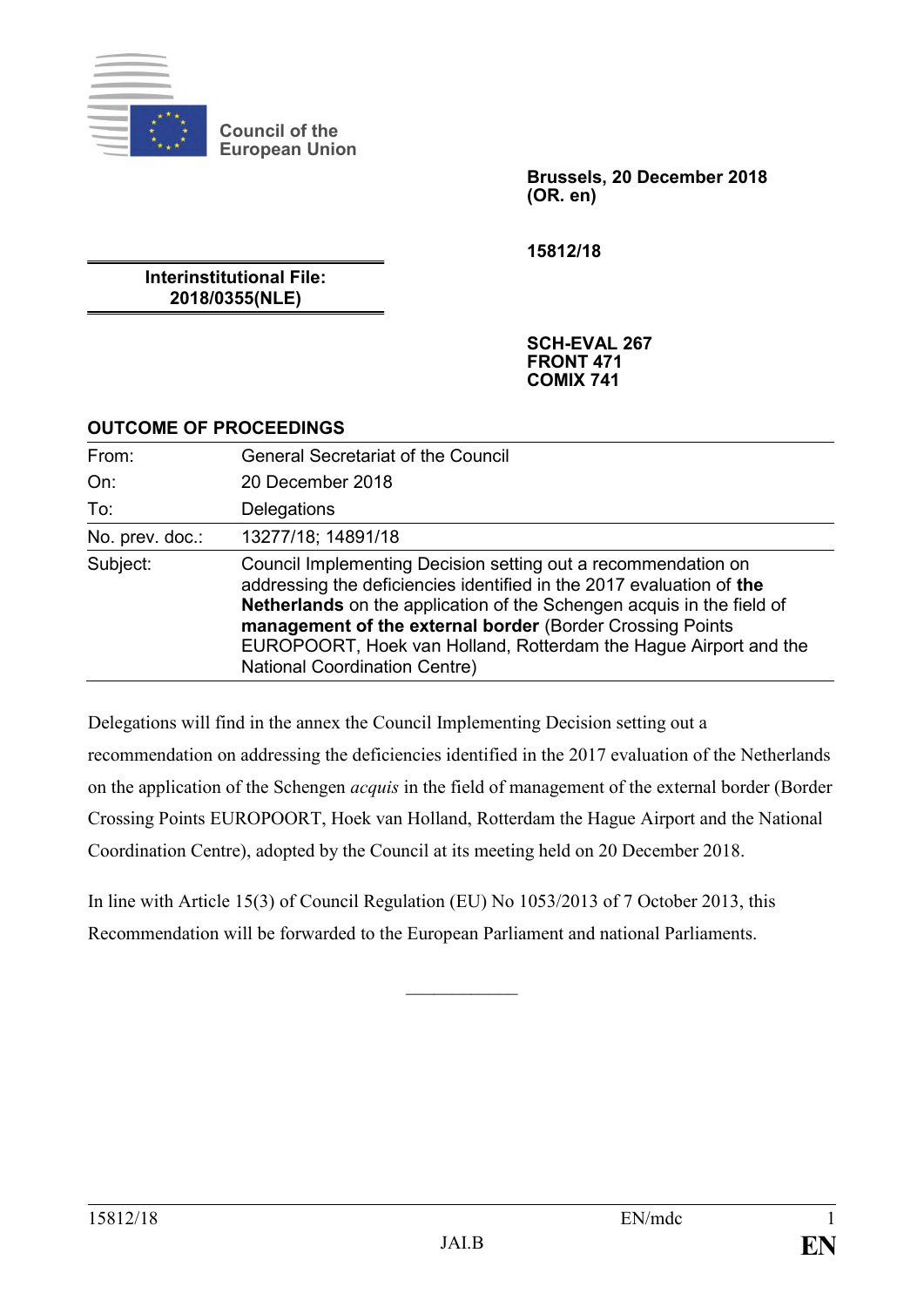Council Implementing Decision setting out a

### **RECOMMENDATION**

#### **on addressing the deficiencies identified in the 2017 evaluation of the Netherlands on the application of the Schengen acquis in the field of management of the external border (Border Crossing Points EUROPOORT, Hoek van Holland, Rotterdam the Hague Airport and the National Coordination Centre)**

# THE COUNCIL OF THE EUROPEAN UNION,

Having regard to the Treaty on the Functioning of the European Union,

Having regard to Council Regulation (EU) No 1053/2013 of 7 October 2013 establishing an evaluation and monitoring mechanism to verify the application of the Schengen acquis and repealing the Decision of the Executive Committee of 16 September 1998 setting up a Standing Committee on the evaluation and implementation of Schengen**<sup>1</sup>** , and in particular Article 15 thereof,

Having regard to the proposal from the European Commission,

Whereas:

(1) The purpose of this Decision is to recommend to the Netherlands remedial actions to address the deficiencies identified during the Schengen evaluation revisit in the field of management of the external border carried out in 2017. Following the evaluation, a report covering the findings and assessments, listing best practices and deficiencies identified during the evaluation was adopted by Commission Implementing Decision C(2018) 2900.

<sup>1</sup> **<sup>1</sup>** OJ L 295, 6.11.2013, p. 27.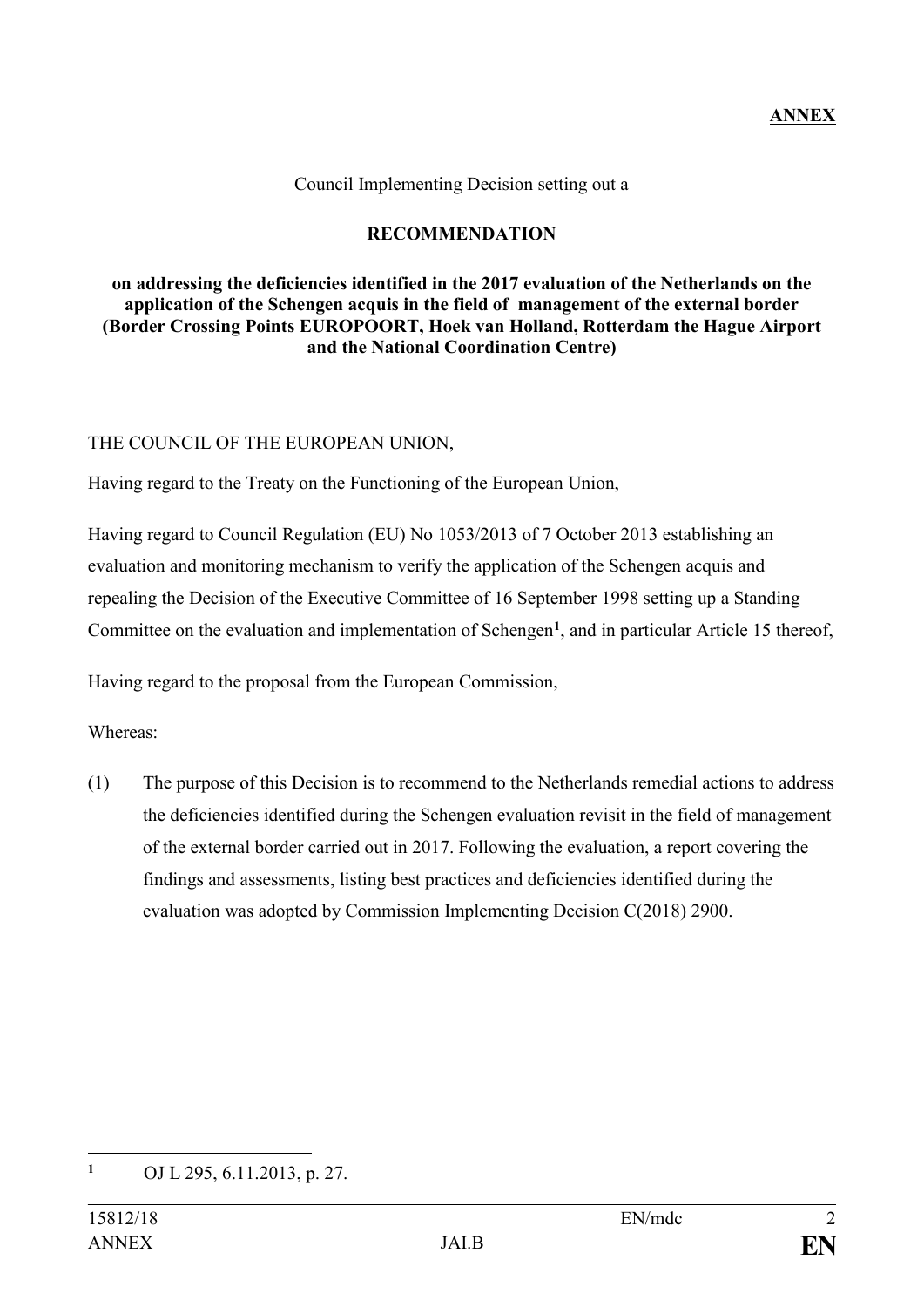- (2) All border guards deployed by the Royal Netherlands Marechausse (RNM) to carry out border control tasks were equipped with mobile devices to perform mobile border checks including searches in the relevant databases, which were considered a good practice. In Rotterdam the Hague Airport the RNM has implemented an efficient solution to ensure that travellers with complaints and/or needs are referred to the competent authority by the establishment of a front office shared with the representatives of the other relevant national authorities acting in this airport.
- (3) In light of the importance of complying with the Schengen acquis, in particular requirements related to the staffing level for border control, border check procedures of persons and vehicles, the infrastructure, the use of risk analysis to support border checks and the implementation of Eurosur, priority should be given to implementing recommendations: 1, 2, 4, 5, 6, 7, 9 and 13.
- (4) This Decision should be transmitted to the European Parliament and to the parliaments of the Member States. Within three months of its adoption, the Netherlands should, pursuant to Article 16 (1) of Regulation (EU) No 1053/2013, establish an action plan listing all recommendations and the steps to be taken to implement them and to remedy any deficiencies identified in the evaluation report and provide that action plan to the Commission and the Council,

# RECOMMENDS:

that the Netherlands should

1. Ensure there is a sufficient number of trained permanent staff in place to perform border control tasks in accordance with Articles 15 and 16 of the Schengen Borders Code; identify appropriate means to motivate the staff to avoid frequent turnover;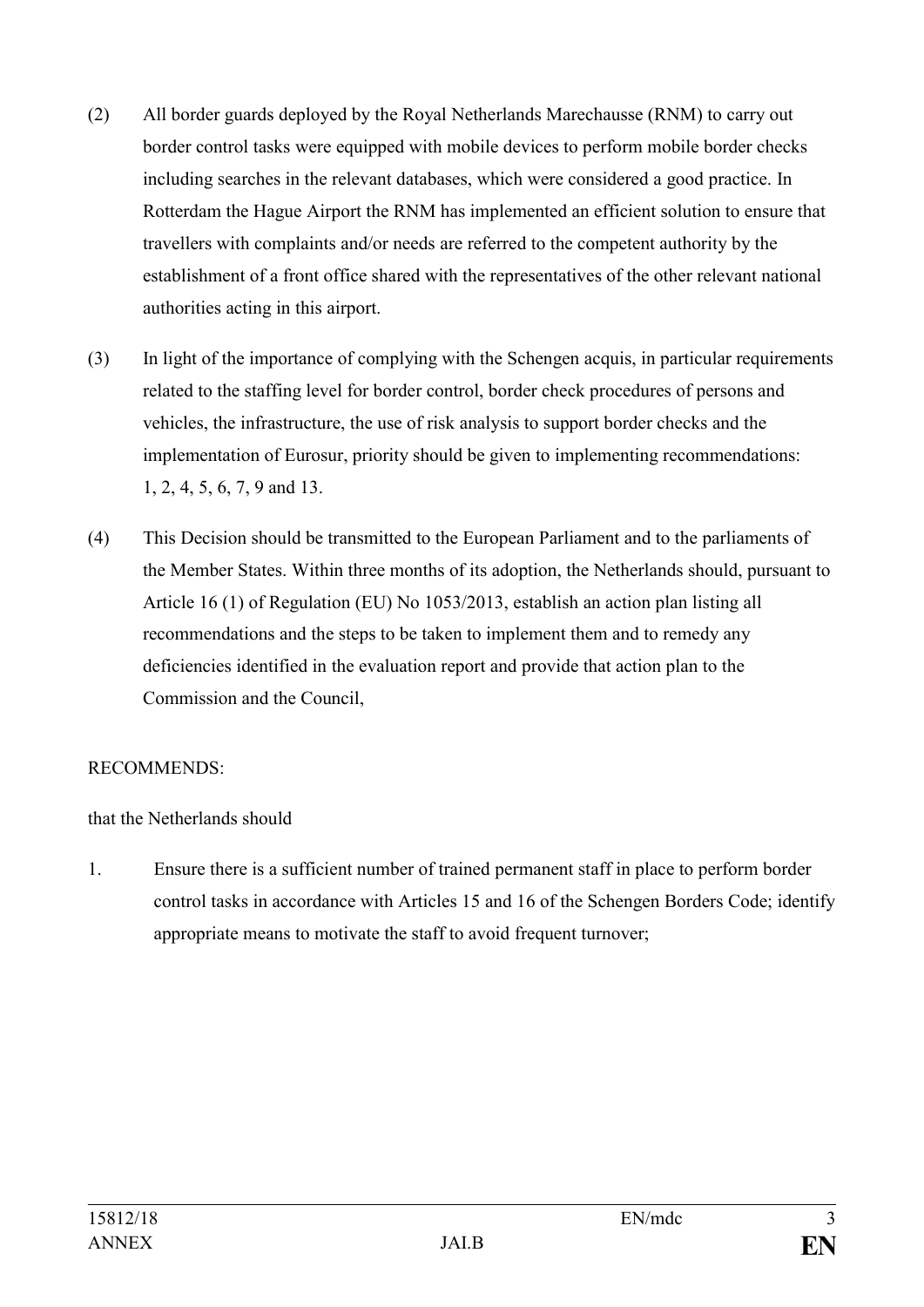- 2. ensure that the refresher training system tailored to border checks and procedures to be consistent delivered to all staff involved in border control, including a specialised training for high ranking officers to guarantee they are kept up-to-date as regards the Schengen acquis and procedures;
- 3. adapt the national terminology (e.g. tactical and operational levels/analysis, indicators for data collection) used to compile risk analysis to the CIRAM 2.0 methodology;
- 4. task the intelligence officers deployed at the border crossing points to compile and disseminate specific risk profiles, risk indicators and specific modus operandi for each border crossing point;
- 5. provide sufficient specialised training in the Common Integrated Risk Analysis Model (CIRAM) 2.0 methodology to all the staff working in the field of risk analysis at national, regional and local level (including the intelligence officers) to support efficient border checks;
- 6. urgently ensure that the RNM staff tasked with border checks are regularly performing checks on the belongings of passengers as well as on the inside compartments of vehicles, including the visual check inside the cabins of the trucks; increase the number of random searches on means of transportation used by passengers in accordance with Point 3.2.9.g, Annex VI of the Schengen Borders Code;
- 7. bring the border checks procedures on EU citizens fully in line with Article 3(a) of the Schengen Borders Code and Directive 2004/38/EC, and Article 8(2) of the Schengen Borders Code as amended by Regulation (EU) 2017/458; increase the training of border guards to improve their knowledge on the type of border checks to be applied on EU citizens when crossing EU external borders;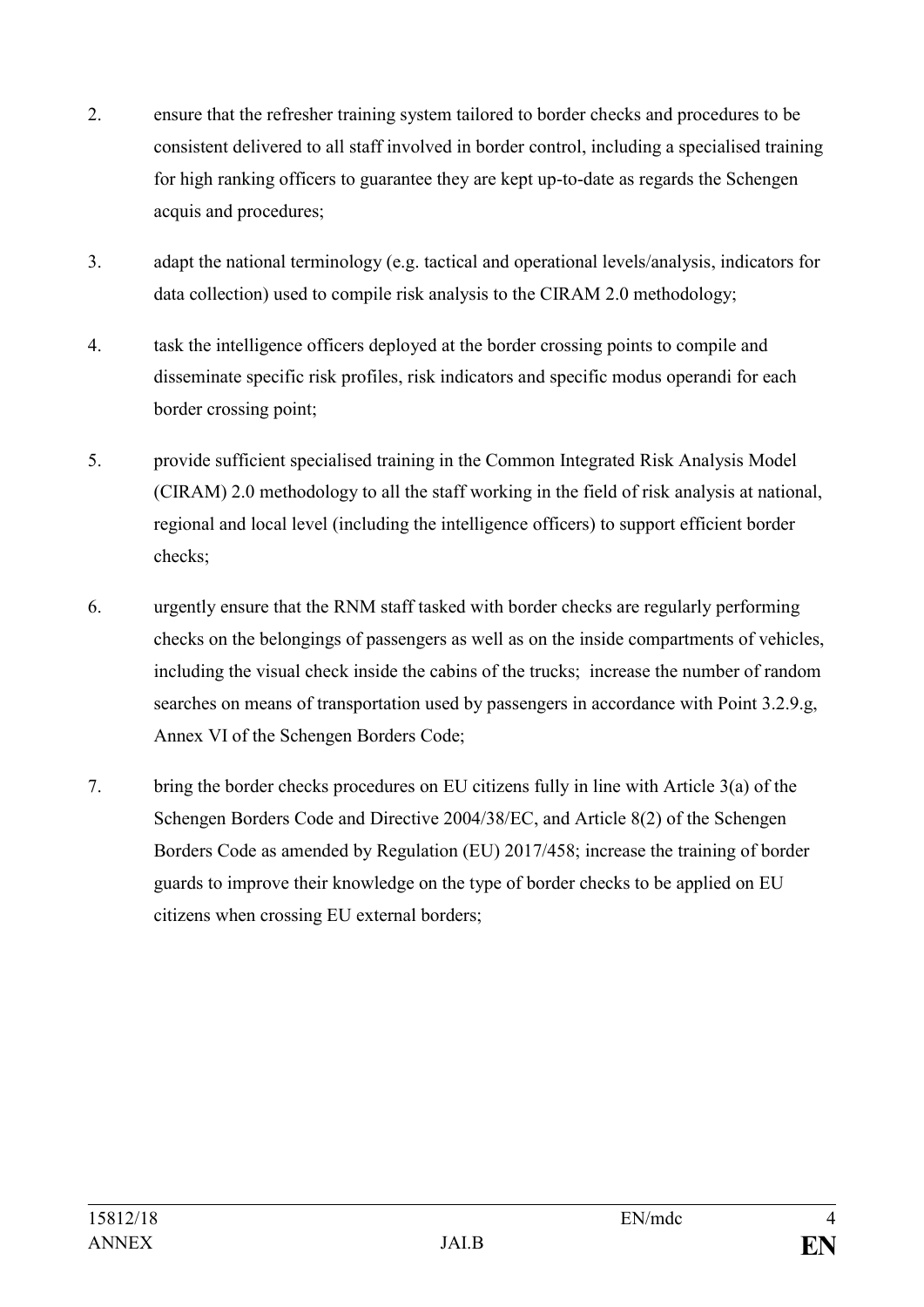- 8. ensure that entry and exit stamps are designed fully in line with the requirements of the Decision of the Executive Committee of 21 November 1994 on the acquisition of common entry and exit stamps (SCH/Com-ex (94) 16 rev; assign stamps individually to the border guards on duty in order to ensure it is possible to identify the border guard to whom a given stamp is assigned at any given time;
- 9. improve the infrastructure for performing border checks on passengers at Europoort Border Crossing Point (BCP), for example by increasing the number of control booths and improving the queuing system; assess the feasibility of implementing Automated Border Control (ABC) systems especially because the composition of the passenger flows consists mainly of EU citizens;
- 10. provide for visible and adequate signposting for the car lanes outside the main terminal in Europoort BCP;
- 11. reshape the configuration of the control booth at the car lanes area in Europoort BCP and Hoek van Holland BCP to allow border guards to perform border checks on vehicles from inside the booth;
- 12. install control booths equipped with the required level of border check equipment in Europoort BCP and Hoek van Holland BCP, in the area of border control for lorries to allow efficient border checks procedures in all weather conditions;